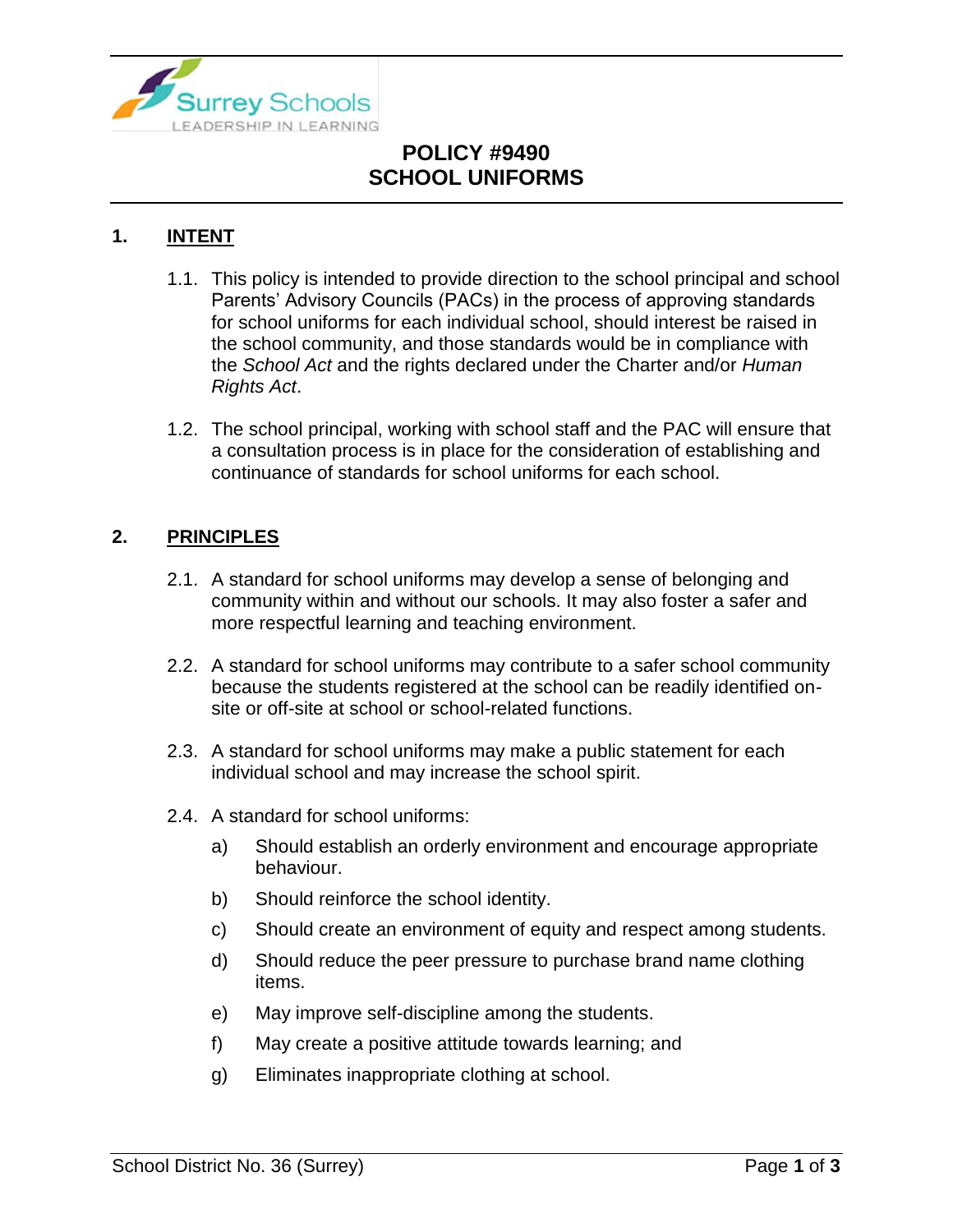

# **POLICY #9490 SCHOOL UNIFORMS**

### **3. PROCESS**

- 3.1. Parents are encouraged to be involved and active in the decision-making process through their PACs with input from school staff and in coordination with the school principal. Regulations to the policy will provide some guidance.
- 3.2. The consultation process is designed to enable a majority of parents, through their PACs, to decide what an appropriate standard for school uniforms should be within their school. The process would be expected to develop a consensus on the question of school uniforms to be voted on by the parents.
- 3.3. The wording of the ballot will be developed by the principal, two Parents' Advisory Council executive members, a teacher representative and the student council president, if applicable.
- 3.4. A referendum is mandatory and must have 80% of the parents/guardians (one vote per family) of registered students in the school participating in the voting process. A majority of parents/guardians in favour is defined as 80% or more of the ballots cast during the referendum. The vote should be by secret ballot and conducted by the secretary-treasurer, the school principal and the school's Parents' Advisory Council President.

#### **4. PROGRAM RESPONSIBILITIES**

- 4.1. The school principal, working with school staff and the PAC at the school, will effectively communicate to all parties the standard for school uniforms and the responsibilities of all parties involved to make it successful.
- 4.2. Parents/guardians should be encouraged to support the standard for school uniforms to ensure their children will arrive at school and for school-related functions, dressed accordingly.
- 4.3. Students should be encouraged to comply and take pride in their school uniforms.